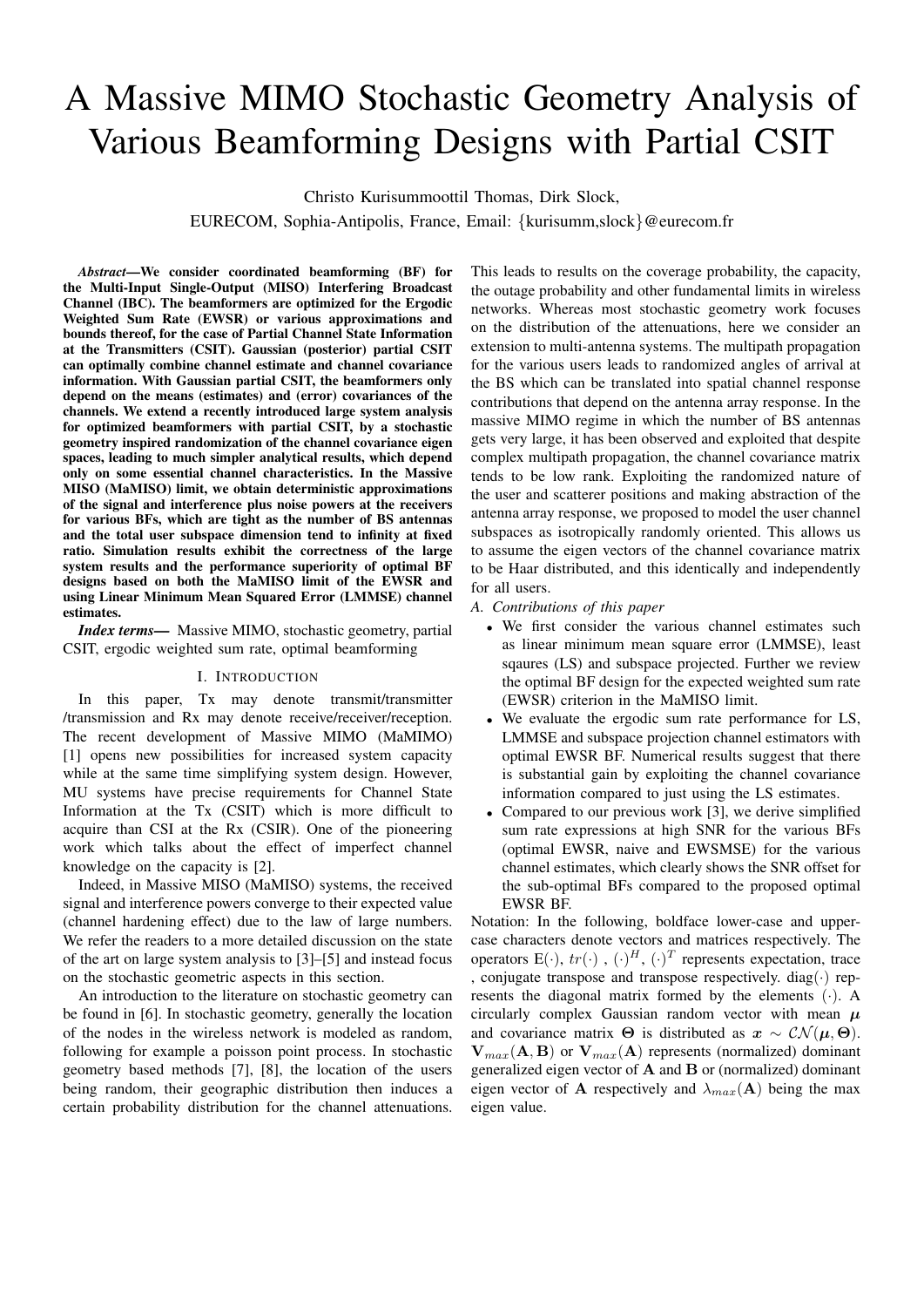## II. MISO IBC SIGNAL MODEL

We consider here an IBC with  $C$  cells with a total of  $K$  single antenna users. We shall consider a system-wide numbering of the users. User k is served by BS  $b_k$ . The received signal at user k in cell  $b_k$  is

$$
\mathbf{y}_{k} = \underbrace{\mathbf{h}_{k,b_{k}}^{H} \mathbf{g}_{k} x_{k}}_{\text{signal}} + \underbrace{\sum_{i \neq k} \mathbf{h}_{k,b_{k}}^{H} \mathbf{g}_{i} x_{i}}_{\text{intracellular interval interf.}} + \underbrace{\sum_{j \neq b_{k}} \sum_{i:b_{i}=j} \mathbf{h}_{k,j}^{H} \mathbf{g}_{i} x_{i}}_{\text{intercell interf.}} + \underbrace{\mathbf{h}_{k,b_{k}}^{H} \mathbf{g}_{i} x_{i}}_{\text{intractal interf.}} \tag{1}
$$

where  $x_k$  is the intended (white, unit variance) scalar signal stream,  $\mathbf{h}_{k, b_k}$  is the  $M_{b_k} \times 1$  channel from BS  $b_k$  to user  $k$ . The Rx signal (and hence the channel) is assumed to be scaled so that we get for the noise  $v_k \sim \mathcal{CN}(0, 1)$ . BS c serves  $K_c = \sum_{i:b_i=c} 1$  users. The  $M_{b_k} \times 1$  spatial Tx filter or beamformer (BF) is  $\mathbf{g}_k$ .

### *A. Channel and CSIT Model*

For simplicity, we omit all the user indices  $k$ . Each MISO channel is modeled according to a correlation structure [9] as

$$
\mathbf{h} = \mathbf{C} \mathbf{D}^{1/2} \mathbf{c}, \ R_{\mathbf{h}\mathbf{h}} = \mathbf{C} \mathbf{D} \mathbf{C}^H \tag{2}
$$

where  $\mathbf{c} \sim \mathcal{CN}(0, \mathbf{I}_L)$  are the Rayleigh fading multipath gains in the eigen domain. Here C is the  $M \times L$  eigenvector matrix of the reduced rank channel covariance  $R_{hh}$  with diagonal eigenvalue matrix D. This reduced rank covariance matrix of user channels typically occurs in realistic MaMISO channels due to the limited angular spread of the multipath components [10]. The rank corresponds to an equivalent number of linearly independent multipath components. The total sum rank across all users  $L_t = \sum_{k=1}^{K} L_{k,c}$  is assumed to be less than  $M_c$ , where  $L_{k,c}$  is the channel rank between user k and BS c.

For estimation, we start from a deterministic Least-Squares (LS) channel estimate

$$
\mathbf{h}_{LS} = \mathbf{h} + \mathbf{h},\tag{3}
$$

where h is the true MISO channel, and the error is modeled as circularly symmetric white Gaussian noise  $\mathbf{\tilde{h}} \sim \mathcal{CN}(0, \tilde{\sigma}^2 \mathbf{I}).$ <br>Now assuming the channel covariance subspace is known Now, assuming the channel covariance subspace is known, the LMMSE channel estimate can be obtained as  $h =$ CDC<sup>H</sup> (CDC<sup>H</sup> +  $\tilde{\sigma}^2$ I)<sup>-1</sup> $\hat{h}_{LS}$ . Applying the matrix inver-<br>sion lamma and exploiting  $C^{H}C = I$ , this simplifies to sion lemma and exploiting  $C^H C = I_L$ , this simplifies to

$$
\widehat{\mathbf{h}} = \mathbf{C} \left( \widetilde{\sigma}^2 \mathbf{D}^{-1} + \mathbf{I} \right)^{-1} \mathbf{C}^H \widehat{\mathbf{h}}_{LS} = \mathbf{C} \widehat{\mathbf{D}}^{1/2} \widehat{\mathbf{c}},\qquad(4)
$$

where  $\hat{\mathbf{D}} = (\tilde{\sigma}^2 \mathbf{D}^{-1} + \mathbf{I})^{-1} \mathbf{D}$  and  $\hat{\mathbf{c}} = \mathbf{D}^{-1/2} (\sigma^2 \mathbf{D}^{-1} + \mathbf{I})^{-1/2} \mathbf{C} \mathbf{H} \hat{\mathbf{n}}$  $\mathbf{I}$ )<sup>-1/2</sup>C<sup>H</sup> $\hat{\mathbf{h}}_{LS}$  with  $R_{\widetilde{\mathbf{cc}}} = \mathbf{I}$ .

$$
R_{\widetilde{\mathbf{h}}\widetilde{\mathbf{h}}} = \mathbf{C}\widetilde{\mathbf{D}}\mathbf{C}^{H} = \mathbf{C}\left[\mathbf{D} - \left(\widetilde{\sigma}^{2}\mathbf{D}^{-1} + \mathbf{I}\right)^{-1}\mathbf{D}\right]\mathbf{C}^{H}.
$$
 (5)

So we can write for  $S = E_{h|\hat{h}}(h h^H) = \hat{h} \hat{h}^H + R_{\tilde{h}\tilde{h}} =$  $\mathbf{CW}_L \mathbf{C}^H$ , where  $\mathbf{W}_L = \widehat{\mathbf{D}}^{1/2} \widehat{\mathbf{c}} \widehat{\mathbf{c}}^H \widehat{\mathbf{D}}^{1/2} + \widehat{\mathbf{D}}.$ 

## III. PARTIAL CSIT BF BASED ON DIFFERENT CHANNEL ESTIMATES

In the MaMIMO limit, (the EWSR upper bound based) BF design with partial CSIT will depend on the quantities  $S = E_{h|\hat{h}}(hh^H) = h\hat{h}^H + \tilde{\Theta}$ . We shall consider three possible channel estimates.

## (i) *LS Channel Estimate*

We have  $\ddot{\Theta} = \tilde{\sigma}^2 I$ ,  $\hat{h}_{LS} = h + \dot{h}$  where h and h are independent.

## (ii) *LMMSE Channel Estimate*

We have  $h = \hat{h} + \hat{h}$  in which  $\hat{h}$  and  $\hat{h}$  are decorrelated and hence independent in the Gaussian case.  $\widetilde{\Theta} = R_{\widetilde{h} \widetilde{h}}$  is the posterior covariance. The resulting  $S = E_{h|\hat{h}}hh^H = \overline{\hat{h}h}^H + \widetilde{\Theta}$ is the (nonlinear) MMSE estimate of  $\mathbf{h} \mathbf{h}^{H'}$  (nonlinear because quadratic in  $h = h_{LS}$  plus a constant). It is unbiased :  $E_{\hat{h}}S$  =  $E_{\hat{\mathbf{b}}}E_{\mathbf{b}}\hat{\mathbf{b}}\mathbf{h}\mathbf{h}^H = \mathbf{E}_{\mathbf{h}}\mathbf{h}\mathbf{h}^H$  and it is MMSE, hence minimum variance since unbiased. In particular, it also minimizes the variance of  $|\mathbf{g}^H \mathbf{h}|^2 = \mathbf{g}^H \mathbf{h} \mathbf{h}^H \mathbf{g} = \mathbf{g}^T \otimes \mathbf{g}^H vec(\mathbf{h} \mathbf{h}^H)$  where  $vec(\textbf{h}\textbf{h}^H) = \textbf{h}^* \otimes \textbf{h}.$ 

## (iii) *Subspace Projection based Channel Estimate*

We also investigate the effect of limiting channel estimation error to the covariance subspace (LMMSE without weighting). The subspace channel estimate is given as,

$$
\widehat{\mathbf{h}}_S = P_C \widehat{\mathbf{h}}_{LS} = \mathbf{h} + P_C \widetilde{\mathbf{h}}_{LS}, \ R_{\widetilde{\mathbf{h}}_S \widetilde{\mathbf{h}}_S} = \widetilde{\sigma}^2 P_C, \quad (6)
$$

where  $P_C = \mathbf{CC}^H$  represents the projection onto the covariance subspace. Further we can write the estimate for  $\mathbf{h}\mathbf{h}^H$ ,  $\mathbf{S} = \hat{\mathbf{h}}_S \hat{\mathbf{h}}_S^H + R_{\tilde{\mathbf{h}}_S \tilde{\mathbf{h}}_S} = \mathbf{C} \mathbf{W}_S \mathbf{C}^H$  with  $\mathbf{W}_S = \hat{\mathbf{c}} \hat{\mathbf{c}}^H + \tilde{\sigma}^2 \mathbf{I}$ . One remark here is that subspace channel estimator represents a simplification of the LMMSE channel estimator, since it doesn't require the knowledge of the eigen value matrix D and without negligible performance loss compared to the LMMSE estimator as is validated in our numerical simulations. Another point to be noted is that, combining subspace channel estimator and LMMSE estimator, we can write  $h = CUC<sup>H</sup>h<sub>LS</sub>$ , where for LMMSE  $U_L = (\mathbf{I} + \tilde{\sigma}^2 \mathbf{D}^{-1})^{-1}$  and for subspace  $\mathbf{U}_R - \mathbf{I}$ . This observation also bints at the possibility of onti- $U<sub>S</sub> = I$ . This observation also hints at the possibility of optimizing  $U$  (LMMSE is not necessarily the best) to maximize the ergodic capacity, but this is left for future work.

## *A. Max EWSR BF (ESIP-WSR Upper Bound)*

In the following  $\mathbf{h}_{k,b_i}, \mathbf{h}_{k,b_i}, \mathbf{h}_{k,b_i}$  denote the actual channel, channel estimate and estimation error resp. between user k and BS  $b_i$ . Once the CSIT is imperfect, various optimization criteria such as outage capacity can be considered. Motivated by the ergodic capacity formulations in [11] for point to point MIMO systems, and in [12] for multi-user MISO systems, the design here is based on expected weighted sum rate (EWSR) (and normally with LMMSE channel estimates). In a first stage, the WSR is averaged over the channels given the channel estimates and covariance information (i.e. the partial CSIT), leading to a cost function that can be optimized by the Tx. The optimized result then needs to be averaged over the channel estimates to obtain the final ergodic WSR. From the law of total expectation

$$
EWSR = \mathbf{E}_{\widehat{\mathbf{h}}} \max_{\mathbf{g}} EWSR(\mathbf{g}), \text{where}
$$

$$
\begin{aligned} EWSR(\mathbf{g}) & = \mathrm{E}_{\mathbf{h} | \widehat{\mathbf{h}}} WSR(g) = \sum_{k=1}^K u_k \; \mathrm{E}_{\mathbf{h} | \widehat{\mathbf{h}}} \ln (s_k / s_{\overline{k}}) \\ & = \mathrm{E}_{\mathbf{h} | \widehat{\mathbf{h}}} \sum_{k=1}^K u_k \ln \bigl( 1 + \frac{|\mathbf{h}^H_{k,b_k} \mathbf{g}_k|^2}{s_{\overline{k}}} \bigr) \end{aligned}
$$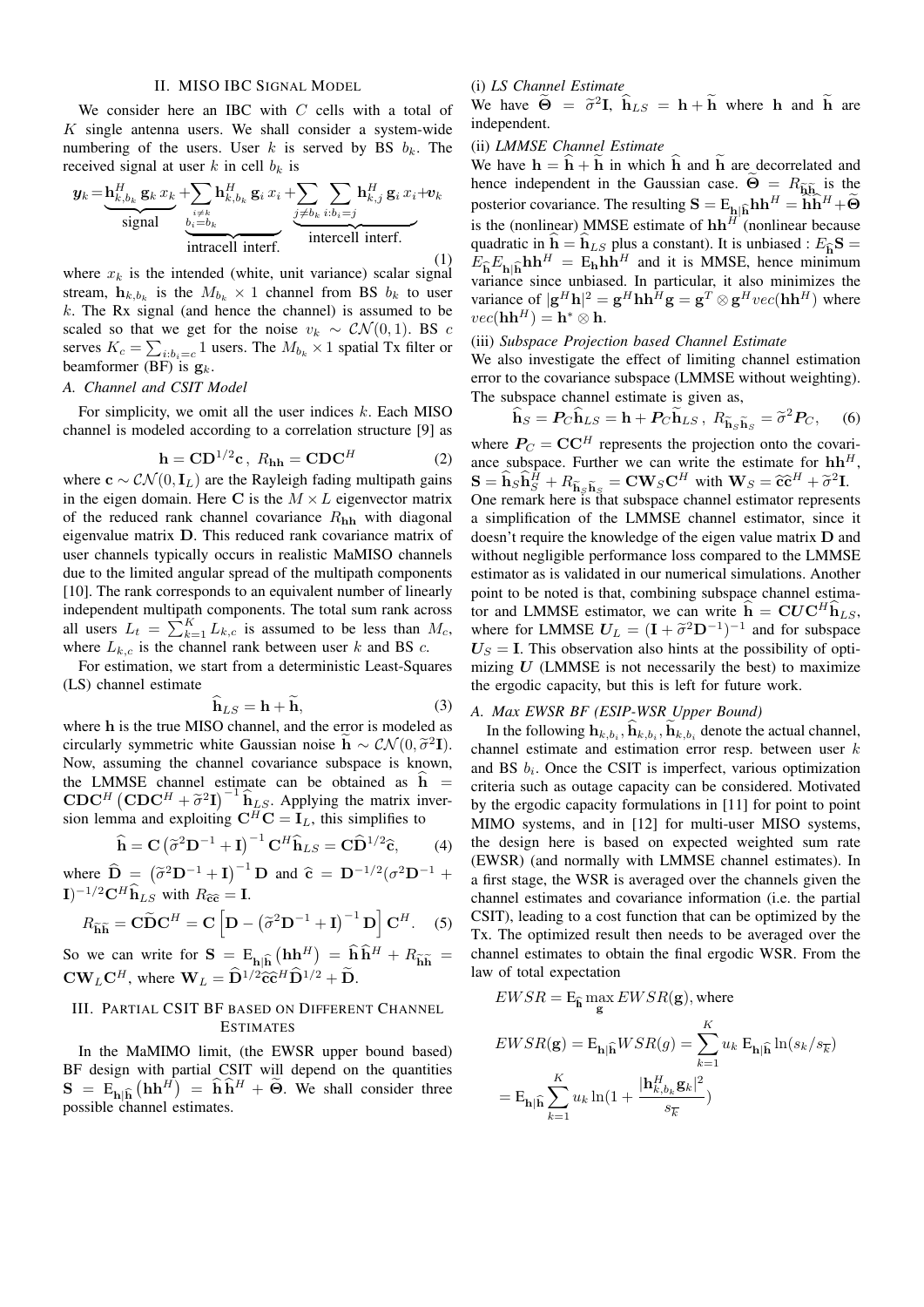$$
\stackrel{(a)}{\approx} \mathbf{E}_{\mathbf{h}|\widehat{\mathbf{h}}}\sum_{k=1}^{K} u_k \ln\left(1 + \frac{|\mathbf{h}_{k,b_k}^H \mathbf{g}_k|^2}{\mathbf{E}_{\mathbf{h}} s_{\overline{k}}}\right)
$$
\n
$$
\stackrel{(b)}{\leq} \sum_{k=1}^{K} u_k \ln\left(1 + \frac{\mathbf{E}_{\mathbf{h}|\widehat{\mathbf{h}}}\left|\mathbf{h}_{k,b_k}^H \mathbf{g}_k\right|^2}{\mathbf{E}_{\mathbf{h}|\widehat{\mathbf{h}}}\ s_{\overline{k}}}\right)
$$
\n
$$
= \sum_{k=1}^{K} u_k \ln\left(r_{\overline{k}}^{-1} r_k\right) = ESIP - WSR(\mathbf{g}) \tag{7}
$$

where  $u_k$  are the rate weights, g represents the collection of BFs  $\mathbf{g}_k$ . Transition (*a*) is due to the MaMISO limit ( $K \to \infty$ ) and  $(b)$  is due to the concavity of  $\ln(.)$  and Jensen's inequality. This leads to the ESIP-WSR (Expected Signal and Interference Power WSR) upper bound.  $s_{\overline{k}}$  is the (channel dependent) interference plus noise power and  $s_k$  is the total received power, with conditional expectations  $r_{\overline{k}}$ ,  $r_k$ :

$$
s_{\overline{k}} = 1 + \sum_{i \neq k} |\mathbf{h}_{k,b_i}^H \mathbf{g}_i|^2, s_k = s_{\overline{k}} + |\mathbf{h}_{k,b_k}^H \mathbf{g}_k|^2
$$
  
\n
$$
r_{\overline{k}} = \mathbf{E}_{\mathbf{h} | \widehat{\mathbf{h}}} s_{\overline{k}} = 1 + \sum_{i \neq k} \mathbf{g}_i^H \mathbf{S}_{k,b_i} \mathbf{g}_i,
$$
  
\n
$$
r_k = \mathbf{E}_{\mathbf{h} | \widehat{\mathbf{h}}} s_k = r_{\overline{k}} + \mathbf{g}_k^H \mathbf{S}_{k,b_k} \mathbf{g}_k, \ \mathbf{S}_{k,b_k} = \mathbf{C}_{k,b_k} \mathbf{W}_{k,b_k} \mathbf{C}_{k,b_k}.
$$
 (8)

The ESIP-WSR upper bound can be somewhat loose (gap is maximal at high SNR, see [13]), because inspite of  $h_k$ being MISO,  $g_k^H h_k$  is only a simple complex Gaussian scalar. Nevertheless, this gap is upper bounded by the Euler constant  $\gamma = 0.58$ , regardless of SNR. And for the case of only coCSIT (h = 0), the gap is exactly  $\gamma$ , which means that it has no influence on the optimal  $\mathbf{g}_k$ .

Now optimizing  $ESIP-WSR(g)$  w.r.t.  $g_k$  leads to the following generalized eigenvector.

$$
\mathbf{g}'_k = \mathbf{V}_{max}(\widehat{\mathbf{B}}_k, \widehat{\mathbf{A}}_k + \mu_{b_k} \mathbf{I}) . \tag{9}
$$

where  $\widehat{\mathbf{A}}_k = \sum_{i=1}^K$  $\sum_{i=1,\neq k}^{\mathbf{\bar{r}}} \beta_i \mathbf{S}_{i,b_k}, \widehat{\mathbf{B}}_k \; = \; r_{\overline{k}}^{-1}$  $\frac{1}{k}$ <sup>-1</sup> $\mathbf{S}_{k,b_k}$ . We skip here the details of the derivation of the BFs and user powers and refer to our paper [3] due to space limitations. (9) comes from the difference of convex functions programming (DCP) Figure 1.1 and  $\beta_k = u_k(\frac{1}{r_k} - \frac{1}{r_k})$ . Substituting  $\mathbf{g}_k = \sqrt{p_k} \mathbf{g}'_k$  and optimizing using DCP leads to the following *interference leakage*  $(\sigma_k^{(2)})$ k ) *aware water filling*

$$
p_k = \left(\frac{u_k}{\sigma_k^{(2)} + \mu_{b_k}} - \frac{1}{\sigma_k^{(1)}}\right)^+, \tag{10}
$$

where  $(x)^{+}$  = max{0, x},  $\sigma_k^{(1)}$  =  $\mathbf{g}'_k^H \mathbf{\widehat{B}}_k \mathbf{g}'_k$ ,  $\sigma_k^{(2)}$  =  $\mathbf{g}'_k^H \hat{\mathbf{A}}_k \mathbf{g}'_k$ , and the Lagrange multipliers  $\mu_c$  are adjusted (e.g. by bisection) to satisfy the power constraints.

## *B. Further Considerations on EWSR Bounds*

We observed that ESIP-WSR represents an upper bound to the massive MIMO ergodic capacity. Three types of BF design with partial CSIT can actually be analyzed. We get for the Rx signal,

$$
y_k = \widehat{\mathbf{h}}_{k,b_k}^H \mathbf{g}_k x_k + \underbrace{\widetilde{\mathbf{h}}_{k,b_k}^H \mathbf{g}_k x_k}_{\text{sig. ch. error}} + \sum_{i=1,\neq k}^K (\widehat{\mathbf{h}}_{k,b_i}^H \mathbf{g}_i x_i + \underbrace{\widetilde{\mathbf{h}}_{k,b_i}^H \mathbf{g}_i x_i}_{\text{interf. ch. error}}) + v_k.
$$
\n(11)



Fig. 1. COST2100 MIMO Channel Model.

1) Naive BF EWSR: just replace h by  $\hat{h}$  in a perfect CSIT approach, i.e. ignore h everywhere.

2) EWSMSE BF (Expected Weighted Sum MSE) [15]: accounts for covariance CSIT in the interference terms, but also associates the signal  $\tilde{h}$  term with the interference ! EWSMSE, also called the "use and forget lower bound" in [16], can indeed be shown to be a lower bound for EWSR.

3) EWSR upper bound ESIP-WSR: also accounts for covariance CSIT in the interference term but, unlike EWSMSE, associates the signal h term with the signal power.

## IV. STOCHASTIC GEOMETRY MAMIMO REGIME

The channel model (2) results from multipath propagation and the use of BS side antenna arrays. An example of a geometry based stochastic channel model is provided by the COST2100 channel model [17], and can be depicted as in Figure 1. One particular application of this model for the user covariance matrices is considered in [18]. [18] considers the scenario in which the support of the multipath angle of arrival or departure (AoA/AoD) for any desired user does not overlap with that of the interfering users. The authors show that the multipath components with AoA/AoD outside the angular support of the desired user tend to fall in the null space of its covariance matrix in the large antenna limit, leading to orthogonal subspaces C in the MaMISO regime. Here we add a stochastic geometry regime, in which the random positions of users and scatterers lead to antenna array responses at random angles. In reality, the antenna array responses will be more complex than the Vandermonde vectors for Uniform Linear Arrays considered in [18] due to mutual antenna coupling and various other effects. As a result of this randomness of angles and antenna array responses, and due to limited angular support, the multipath channels live in subspaces that are of limited dimension and uniformly randomly oriented in array response space. As a result, an appropriate random model for the semi-unitary matrices C spanning these subspaces is a Haar distribution. We shall consider that as the number of antennas  $M$  grows unboundedly, the subspace dimensions  $L$ also go to infinity (leading to hardening of the signal power), but slower than  $M$ . As a result, for the large system analysis we may equivalently consider the elements of C as i.i.d. with zero mean and variance  $1/M$  so that asymptotically such a C is still semi-unitary:  $\mathbf{C}^H \mathbf{C} \stackrel{M \to \infty}{\longrightarrow} \mathbf{I}_L$ . The subspaces C of different channels will be considered independent.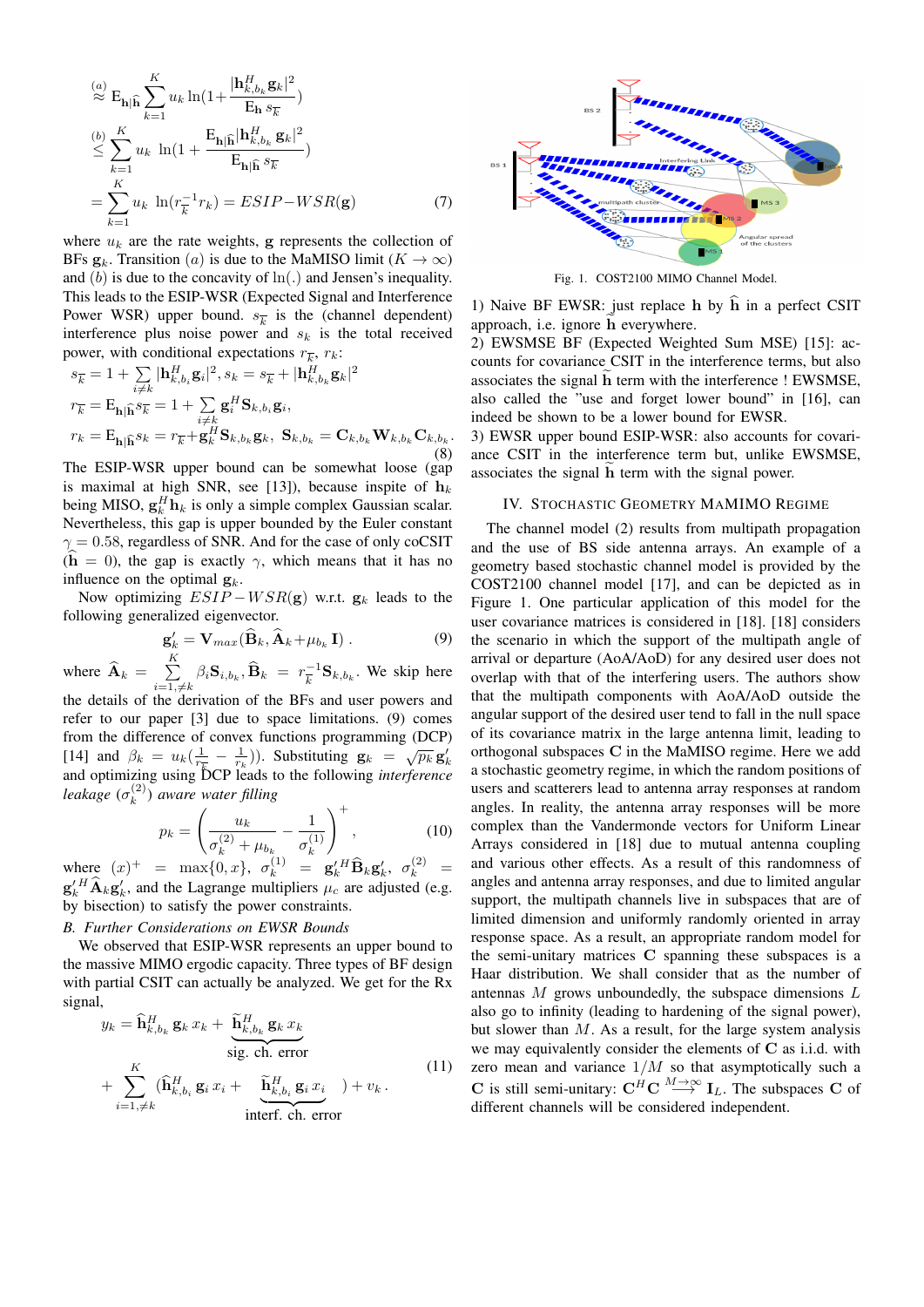In this section, we summarize the large system results from [19] we use and directly write the simplified form of the BF expression of  $g_k$  in (9) and refer to [3] for the derivation. For the large system analysis, we use Theorem 1, Lemma 1, 4, 6 from [19]. We briefly summarize the Lemma's here. Lemma 4 in Appendix VI of [19] states that  $x_N^H \mathbf{A}_N x_N \xrightarrow{N \to \infty}$  $(1/N)tr\mathbf{A}_N$  when the elements of  $x_N$  are iid with variance  $1/N$  and independent of  $\mathbf{A}_N$ , and similarly when  $y_N$  is independent of  $x_N$ , that  $x_N^H \mathbf{A}_N y_N \xrightarrow{N \to \infty} 0$ . Lemma 6 from [19] (rank 1 perturbation lemma) states that  $\frac{1}{N}$ tr $\{A_N^{-1}\}$  –  $\frac{1}{N}$ tr{( $\mathbf{A}_N + \mathbf{v}\mathbf{v}^H$ )<sup>-1</sup>} $\frac{N\rightarrow\infty}{N}$  0 to approximate terms of the form  $[\sum$  $\sum_{i\neq k} \beta_i \mathbf{C}_{i,c} \mathbf{W}_{i,c} \mathbf{C}_{i,c}^H + \mu_c \mathbf{I}^{-1} = \begin{bmatrix} \sum_{i=1}^n \end{bmatrix}$  $\sum\limits_{i=1} \beta_i \mathbf{C}_{i,c} \mathbf{W}_{i,c} \mathbf{C}_{i,c}^H +$  $\mu_c$  I]<sup>-1</sup>. Theorem 1 from [19] implies that any term of the form  $\frac{1}{N}$ tr{( $\mathbf{A}_N$ -z**I**<sub>N</sub>)<sup>-1</sup>}, where  $\mathbf{A}_N$  is the summation of independent rank one matrices with covariance matrix  $\Theta_i$  is equal to the unique positive solution of  $e_j = \frac{1}{N} tr\{(\sum_{i=1}^{K}$  $i=1$  $\frac{\Theta_i}{1+e_i} - z\mathbf{I}_N)^{-1} \}.$ Thus tr $\{[\sum$  $\sum_{i \neq k} \beta_i \mathbf{C}_{i,c} \mathbf{W}_{i,c} \mathbf{C}_{i,c}^H + \mu_c \mathbf{I}^{-1}$  can be simplified as  $e_c$ , which is defined as the solution to the following fixed point equation,

$$
e_c = \left(\frac{1}{M_c} \sum_{i=1}^{K} \sum_{r=1}^{L_{i,c}} \frac{\beta_i \zeta_{i,c}^{(r)}}{1 + \beta_i \zeta_{i,c}^{(r)} e_c} + \mu_c\right)^{-1},\tag{12}
$$

where  $\zeta_{i,c}^{(r)}$  follows from the eigen decomposition of  $\mathbf{W}_{k,c}$  =  $\mathbf{V}_{k,c} \mathbf{\Lambda}_{k,c} \mathbf{V}_{k,c}^H$ , where  $\mathbf{\Lambda}_{k,c} = \text{diag}(\zeta_{k,c}^{(1)},...,\zeta_{k,c}^{(L_{k,c})})$ . We also remark that  $C_{k,c}V_{k,c}$  which is the product of two matrices (also remains unitary) has the identity covariance matrix, so theorem 1 is still valid here. From [3], we write the optimized BF w.r.t. partial CSIT, in the stochastic geometry MaMIMO regime as,

$$
\mathbf{g}'_k = \frac{\mathbf{g}''_k}{\|\mathbf{g}''_k\|}, \ \mathbf{g}''_k = \left[\sum_{i \neq k} \beta_i \mathbf{S}_{i,b_k} + \mu_{b_k} \mathbf{I}\right]^{-1} \mathbf{C}_{k,b_k} \mathbf{v}_{k,b_k},
$$
\nwhere,  $\mathbf{v}_{k,b_k} = \mathbf{V}_{max}(\mathbf{W}_{k,b_k}).$  (13)

## *A. Computation of eigen values of*  $W_{k,b}$

For the convenience of analysis we omit the user and BS index here. We represent W by  $W_L, W_S$  for LMMSE and subspace channel estimators respectively. From Section III, we define  $\hat{\mathbf{d}} = \mathbf{C}^H \hat{\mathbf{h}}_{LS}$ ,  $\mathbf{W}_L = (\mathbf{I} + \tilde{\sigma}^2 \mathbf{D}^{-1})^{-1} \hat{\mathbf{d}} \hat{\mathbf{d}}^H (\mathbf{I} + \tilde{\sigma}^2 \mathbf{D}^{-1})^{-1} + \mathbf{D} - \mathbf{D} (\tilde{\sigma}^2 \mathbf{I} + \mathbf{D})^{-1} \mathbf{D}$ , at both bigh and low SNR  $(\tilde{\sigma}^2 D^{-1})^{-1} + D - D(\tilde{\sigma}^2 I + D)^{-1} D$ . At both high and low SNR, we can replace the error covariance  $D - D(\tilde{\sigma}^2 I + D)^{-1}D$  by<br>its dominating term  $D_{\sigma} \tilde{\sigma}^2 / (D_{\sigma} + \tilde{\sigma}^2) \alpha \rho H$  assuming  $D_{\sigma}$ . its dominating term  $\mathbf{D}_{1,1}\tilde{\sigma}^2/(\mathbf{D}_{1,1}+\tilde{\sigma}^2)e_1e_1^H$ , assuming  $\mathbf{D}_{1,1}$ <br>is the largest diagonal element of  $\mathbf{D}$  and  $e_1$  is vector of all is the largest diagonal element of  $D$  and  $e_1$  is vector of all zeros with the first element 1. Thus  $W_L$  becomes the sum of two rank one matrices and we propose the resulting rank 2 approximation for  $W_L$  for all SNR. It will be all the more precise at intermediate SNR if  $D_{1,1}$  dominates the rest of D. Further we look at the computation of the eigen value matrix  $\Lambda$  of  $W_L$ . For the LMMSE,

 $\mathbf{W}_L = \mathbf{U}_L (\widehat{\mathbf{d}} \widehat{\mathbf{d}}^H + \widetilde{\sigma}^2 \mathbf{I}) \mathbf{U}_L^H + (\mathbf{I} - \mathbf{U}_L) \mathbf{D} (\mathbf{I} - \mathbf{U}_L)^H$  (14) where  $U_L = (\mathbf{I} + \tilde{\sigma}^2 \mathbf{D}^{-1})^{-1}$ ,  $U_L \hat{\mathbf{d}} = \hat{\mathbf{c}}_L$  for short. At high SNP we can approximate  $(\mathbf{I} + \tilde{\sigma}^2 \mathbf{D}^{-1})^{-1} = \mathbf{I} - \tilde{\sigma}^2 \mathbf{D}^{-1}$ SNR, we can approximate  $(I + \tilde{\sigma}^2 D^{-1})^{-1} = I - \tilde{\sigma}^2 D^{-1}$ .<br>So up to first order in  $\tilde{\sigma}^2$ , we obtain  $W_i \approx \hat{\sigma} \cdot \hat{\sigma}^H + \tilde{\sigma}^2 I$ . So up to first order in  $\tilde{\sigma}^2$ , we obtain  $W_L \approx \tilde{c}_L \tilde{c}_L^H + \tilde{\sigma}^2 I$ ,<br>where the first term contains first order terms also At low where the first term contains first-order terms also. At low SNR,  $U_L \approx \tilde{\sigma}^{-2}D$  and we can obtain  $W_L \approx \hat{\epsilon}_L \hat{\epsilon}_L^H + D$ .<br>For any SNR, these two extremes can be connected by the For any SNR, these two extremes can be connected by the following approximation:

$$
\begin{array}{rcl}\n\mathbf{\Lambda} & = & \widetilde{\sigma}^2 \mathbf{D} (\widetilde{\sigma}^2 \mathbf{I} + \mathbf{D})^{-1} + ||\mathbf{\widehat{c}}_L||^2 \mathbf{e}_1 \mathbf{e}_1^H \\
& = & \widetilde{\sigma}^2 \mathbf{D} (\widetilde{\sigma}^2 \mathbf{I} + \mathbf{D})^{-1} + \text{tr} \{ \mathbf{D} (\mathbf{I} + \widetilde{\sigma}^2 \mathbf{D}^{-1})^{-1} \} \mathbf{e}_1 \mathbf{e}_1^H \\
& & (15)\n\end{array}
$$

where the last equality is due to the law of large numbers. For subspace channel estimator,  $\mathbf{W}_S = \mathbf{\hat{d}} \mathbf{\hat{d}}^H + \tilde{\sigma}^2 \mathbf{I}$ , the eigenvalue matrix becomes  $\mathbf{\Lambda} = \tilde{\tau}^2 \mathbf{I} + \text{tr}(\mathbf{D}) \mathbf{e}_L e^H$ value matrix becomes  $\mathbf{\Lambda} = \tilde{\sigma}^2 \mathbf{I} + \text{tr} \{ \mathbf{D} \} e_1 e_1^H$ .

## V. VARIOUS BF HIGH SNR SUM RATE EXPRESSIONS WITH LMMSE/SUBSPACE CHANNEL ESTIMATOR

In the Appendix A, we derive the sum rate expressions  $(u_k = 1, \forall k)$  applicable at all SNR for the various BFs (optimal EWSR, naive and EWSMSE). In this section, using the results from the Appendix A, we consider the simplified high SNR sum rate expressions for naive, EWSMSE and optimal EWSR BFs for LMMSE/Subspace/LS channel estimators under multi cell (C cells), with identical parameters,  $\widetilde{\sigma}_{k,c}^2 = \widetilde{\sigma}^2$ ,  $L_{k,c} = L$ ,  $\mathbf{D}_{k,c} = \frac{\eta_{k,c}}{L_{k,c}}$  $\frac{\eta_{k,c}}{L_{k,c}}$ **I** and  $M_c = M, \forall k, c$ . Number of users in cell c is denoted as  $K_c = K/C$ ,  $\forall c$ . We obtain,

$$
\zeta_{k,c}^{(1)} = \frac{\eta_{k,c}^2}{L\tilde{\sigma}^2 + \eta_{k,c}} + \frac{\tilde{\sigma}^2 \eta_{k,c}}{L\tilde{\sigma}^2 + \eta_{k,c}},\tag{16}
$$

and rest of the eigen values  $\zeta_{k,c}^{(r)} = \frac{\tilde{\sigma}^2 \eta_{k,c}}{L\tilde{\sigma}^2 + \eta_k}$  $\frac{\sigma \eta_{k,c}}{L\tilde{\sigma}^2+\eta_{k,c}}, \forall r=2,...,L.$ For the subspace channel estimator, the eigen values are  $\zeta_{k,c}^{(1)} =$  $(\eta_{k,c} + L\tilde{\sigma}^2) + \tilde{\sigma}^2, \zeta_{k,c}^{(r)} = \tilde{\sigma}^2, \forall r \neq 1$ . For LS only channel estimate, the eigen values are  $\zeta_{k,c}^{(1)} = (\eta_{k,c} + L\tilde{\sigma}^2) + \tilde{\sigma}^2$  and  $\zeta_{k,c}^{(r)} = \tilde{\sigma}^2$ . We define  $\rho_{k,c} = \eta_{k,c} p_k$ , where  $\rho_{k,c}$  is the received<br>SND at user k from BS c. Substituting these values, we observe SNR at user  $k$  from BS  $c$ . Substituting these values, we observe that the sum rate expressions at high SNR can be expressed as,  $\overline{\nu}$ 

$$
\overline{R} = \sum_{k=1}^{K} \ln(1 + \alpha \rho_{k, b_k}), \tag{17}
$$

where  $\alpha = \frac{1-z}{1+y}$ , where z, y varies w.r.t the channel estimator and the type of BF design. The corresponding  $\alpha$  for the 9 different combinations of channel estimator and BFs are depicted in the Table I below. If we consider the simplified case of identical channel attenuation for all users in the system,  $\eta_{k,c} = \eta, \forall k, c$ , for which the sum rate simplifies to  $\overline{R} = K \ln(1 + \alpha \rho), \rho = \eta \frac{P}{K_c}$ . Note that at high SNR, EWSR BF with subspace channel estimator converges to the performance of the LMMSE estimator, hence we have merged the values of subspace and LMMSE estimator in the tables.

## *A. Sum Rate Analysis at Low SNR for LMMSE and Subspace Channel Estimators*

For simplicity of notation, we drop user and BS indices in this section. So, at low SNR, all the interference are negligible and the BF gets simplified as,  $\mathbf{g} = \mathbf{V}_{max}(\mathbf{\hat{h}}\mathbf{\hat{h}}^H + R_{\mathbf{\hat{h}}\mathbf{\hat{h}}}) =$  $\mathbf{CV}_{max}(\mathbf{W})$ , where  $\mathbf{W} = U(\hat{\mathbf{d}}\hat{\mathbf{d}}^H + \tilde{\sigma}^2\mathbf{I}_L)U^H + (U - \mathbf{U})\mathbf{D}(U - \mathbf{I})^H$  where  $\hat{\mathbf{d}} = \mathbf{C}^H\hat{\mathbf{b}} = \mathbf{d} + \tilde{\mathbf{d}}$  and at law  $\mathbf{I}[\mathbf{D}(\mathbf{U}-\mathbf{I})^H$  where  $\hat{\mathbf{d}} = \mathbf{C}^H \hat{\mathbf{h}}_{LS} = \mathbf{d} + \tilde{\mathbf{d}}$ . And at low SNR, the following simplifications can be done for  $U$  and W for LMMSE estimator,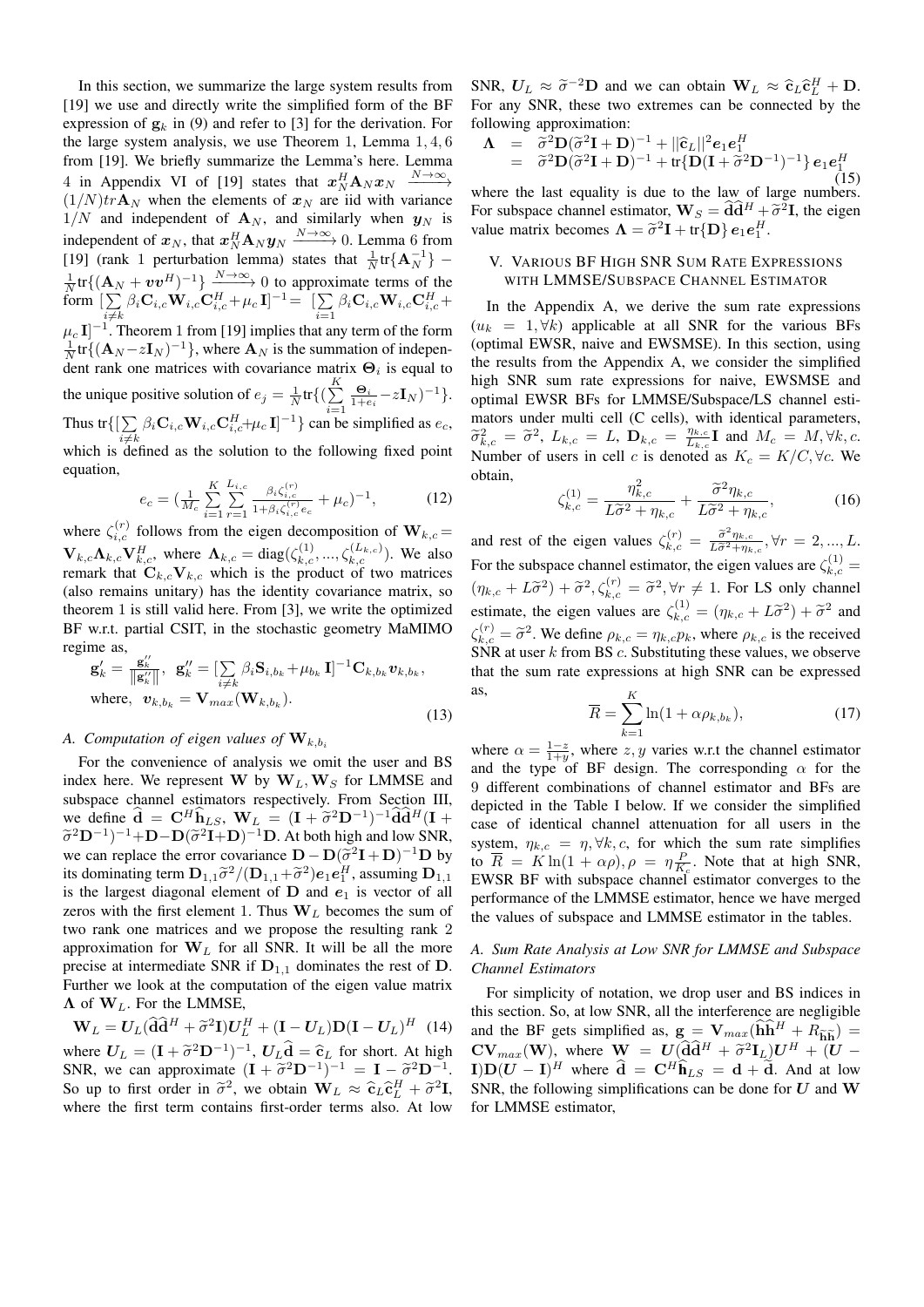TABLE I HIGH SNR SUM RATE OFFSET FOR VARIOUS BFS

| $\alpha$       | naive                                                        | <b>EWSMSE</b>                                | <b>ESIP-EWSR</b>                              |
|----------------|--------------------------------------------------------------|----------------------------------------------|-----------------------------------------------|
| LS             | $\overline{1+\tilde{\sigma}^2P}$                             | $\frac{K-1}{M}$<br>$1+\widetilde{\sigma}^2P$ | $\overline{1+\tilde{\sigma}^2P}$              |
| LMMSE/Subspace | $\frac{1-\frac{K-1}{M}}{1+\frac{1}{M}\widetilde{\sigma}^2P}$ |                                              | $1 - \frac{(K-1)L}{M}$ $1 - \frac{(K-1)L}{M}$ |

$$
U_L = (\mathbf{I} + \tilde{\sigma}^2 \mathbf{D}^{-1})^{-1} \approx \tilde{\sigma}^{-2} \mathbf{D},
$$
  
So,  $\mathbf{W}_L = \tilde{\sigma}^{-2} \mathbf{D} (\tilde{\sigma}^{-2} \tilde{\mathbf{d}} \tilde{\mathbf{d}}^H + \mathbf{I}_L) \mathbf{D} + \mathbf{D}.$  (18)  
no signal concentration along **h** or **d**  $\mathbf{V}$  (W<sub>1</sub>).

There is no signal concentration along h or d,  $V_{max}(W_L)$ remains a random projection in the channel subspace C, if D is a multiple of identity. If  $D$  is not a multiple of identity,  $\mathbf{V}_{max}(\mathbf{W}_L)$  is a function of  $\tilde{\mathbf{d}}$ ,  $\mathbf{D}$  and  $\tilde{\sigma}^2$ , independent<br>of d which appears in b Eurther considering the signal of d which appears in h. Further considering the signal part,  $\mathrm{E}(|\mathbf{g}^H\mathbf{h}|^2)$  = tr $\{\mathbf{DEV}_{max}(\mathbf{W}_L)\mathbf{V}_{max}(\mathbf{W}_L)^H\}$  , for example, in the extreme case,  $\mathbf{D} = \text{tr}\{\mathbf{D}\}e_1e_1^H$ . Then  $\mathbf{W}_L$ is proportional to  $e_1e_1^H$ , hence  $g = Ce_1$ . Then  $E(|g^Hh|^2) =$ tr{D} but with  $\|\mathbf{g}\| = 1$ . For subspace channel estimator,  $\mathbf{W}_S = \mathbf{\hat{d}} \mathbf{\hat{d}}^H + \tilde{\sigma}^2 \mathbf{I}_L$  and  $\mathbf{V}_{max}(\mathbf{W}_S) = \mathbf{\hat{d}}$ . Substituting for  $\sigma = \mathbf{C}\tilde{\mathbf{d}}$  in the signal part and applying law of large numbers  $g = Cd$  in the signal part and applying law of large numbers leads to  $E(|g^Hh|^2) \xrightarrow[a.s]{} \widetilde{d}^H \widetilde{D} \widetilde{d} \xrightarrow[a.s]{} \widetilde{\sigma}^2 tr\{D\}$ . Similarly computing  $||g||^2 = \tilde{d}^H \tilde{d} \xrightarrow[a.s]{L \to \infty} tr{\{\tilde{\sigma}^2 I_L\}} = \tilde{\sigma}^2 L$ . So, we conclude that the signal power equals  $tr{D}$  for optimal EWSR BF with LMMSE instead of  $tr{D}/L$  for subspace channel estimator. This explains why LMMSE performs better than subspace estimator at low SNR, also illustrated by our simulations.

Further we consider the simplified case of  $\mathbf{D}_{k,c} = \frac{\eta}{L} \mathbf{I}, \forall k, c$ . Doing a similar analysis as above at low SNR for naive and EWSMSE BFs for the various channel estimates, we observe that the sum rate can be written as follows,

 $\overline{R} = C \ln(1 + \gamma \rho) \stackrel{a}{\approx} C \gamma \rho$ , where,  $\rho = \eta P$ , (19) where in (a), we made the approximation  $ln(1+x) \approx x$ , when  $x \ll 1$  and  $\gamma$  represents the SNR offset for various BFs. In Table II, we show the  $\gamma$  (detailed derivations are omitted) for different BF and channel estimator combination to explain the SNR offset for sub-optimal BFs compared to the ESIP-WSR BF. Note that at low SNR, ILA-WF allocates all the power to the strongest (in terms of channel attenuation) user resulting in the received SNR  $\rho = \eta P$  for the corresponding user.

#### VI. SIMULATION RESULTS

In this section, we present the Ergodic Sum Rate Evaluations for BF design for the various channel estimates. Monte Carlo evaluations of ergodic sum rates are done with the following parameters:  $C$ , number of cells.  $K_c$ , number of (single-antenna) users in cell c and  $K = \sum K_c$ . M, number c of transmit antennas in each cell. We consider a path-wise or

low rank channel model as in section II-A, with  $L =$  number of paths = channel covariance rank.  $d$  : scale factor in the LS

TABLE II LOW SNR SUM RATE OFFSET FOR VARIOUS BFS  $(\eta_k = \eta)$ 

|          | naive                                                               | <b>EWSMSE</b>                                                                                                                              | <b>ESIP-EWSR</b>                 |
|----------|---------------------------------------------------------------------|--------------------------------------------------------------------------------------------------------------------------------------------|----------------------------------|
| LS       | $1+P\frac{\tilde{\sigma}^4 M^2}{n+\tilde{\sigma}^2 M}$              | $1+P\frac{\tilde{\sigma}^4M^2}{n+\tilde{\sigma}^2M}$                                                                                       | $\overline{n+\tilde{\sigma}^2M}$ |
| LMMSE    |                                                                     | $\frac{\eta}{L\tilde{\sigma}^2(1+\rho\frac{\eta}{L\tilde{\sigma}^2})}\frac{\eta}{L\tilde{\sigma}^2(1+\rho\frac{\eta}{L\tilde{\sigma}^2})}$ |                                  |
| Subspace | $\frac{L\tilde{\sigma}^2}{\eta(1+\rho\frac{L\tilde{\sigma}^2}{n})}$ | $\frac{L\tilde{\sigma}^2}{\eta(1+\rho\frac{L\tilde{\sigma}^2}{\pi})}$                                                                      | $\frac{1}{L}$                    |



Fig. 2. EWSR for  $C = 1$  cell,  $K_1 = K = 10$  users,  $M = 64$ ,  $L = 2$ ,  $\widetilde{\sigma}^2 \propto 1/SNR.$ 

channel estimation error variance  $\tilde{\sigma}^2 = d/SNR$ . Notations:<br>in the figures iCSIT refers to the optimal BE design for the in the figures, iCSIT refers to the optimal BF design for the instantaneous CSIT case [20]. In Figure 2, we plot the optimal BF performance with LMMSE channel estimator comparing to the optimal BF performance for the case of large system approximation. It is evident that the deterministic approximations are accurate even for finite  $M, K$ . It is evident from the figure that exploiting the channel estimation error covariance information has significant performance gain compared to the sub-optimal methods such as EWSMSE and naive BFs. In Figure 3, we plot the EWSMSE beamforming performance also and it is evident from the figure that ESIP-WSR based beamformers (i.e. MaMISO limit based) perform better EWSR approximations than a EWSMSE design. From the numerical simulations in both Figures 2,3, it is quite evident that just using LS channel estimates may lead to substantial EWSR loss. In Massive MIMO, the exploitation of channel subspaces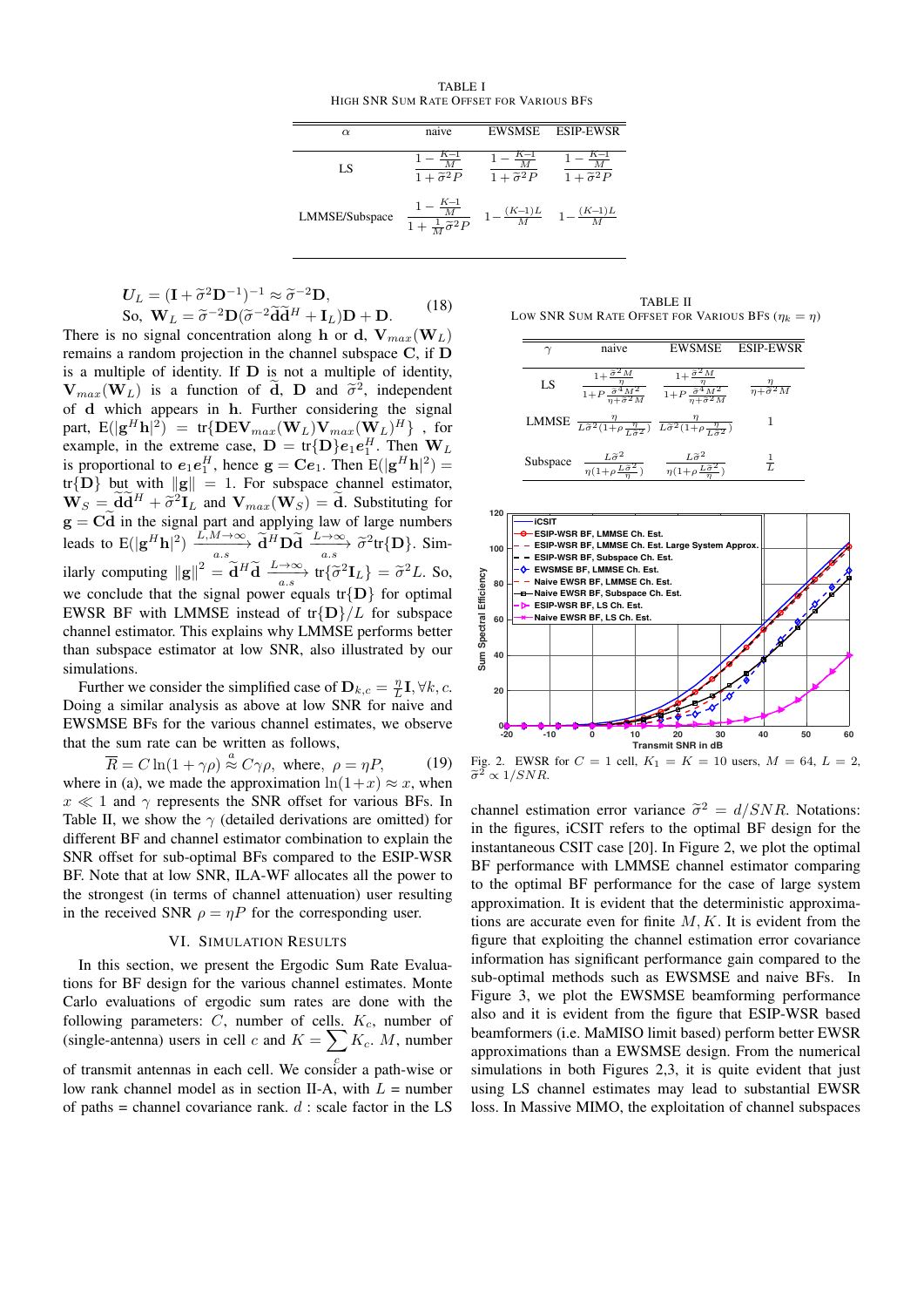

(reduced rank covariances) in channel estimates may lead to substantial reductions in SNR loss due to partial CSIT. Moreover, there is significant gain from exploiting (error) channel covariances in addition to (LMMSE) channel estimates and proper handling of channel error covariance in the direct link in the BF design.

#### VII. CONCLUSION

This paper investigated the optimal linear precoder based on partial CSIT in the multi-cell MU-MISO downlink. We introduced a stochastic geometry inspired randomization of the channel covariance eigen spaces and analyzed the large system behavior. Moreover, we show the improvement in performance by using an LMMSE channel estimate compared to just having LS estimates, and by furthermore properly exploiting all covariance information. Numerical simulations suggest that the large system approximations are accurate even for finite values of  $M, K$ . We provided simple and elegant expressions for the sum rate at high and low SNR, providing useful analytical insights into the SNR offsets between different suboptimal BFs which matches with our simulations.

## APPENDIX A SUM RATE EVALUATION

## *A. Optimal EWSR BF with LMMSE/Subspace Estimators*

In Section V, for simplicity of analysis, we consider only the case of  $\mathbf{D}_{k,c} = \frac{\eta_{k,c}}{L_{k,c}}$  $\frac{\eta_{k,c}}{L_{k,c}}$ **I**, the random user positions leads to random attenuation factors  $\eta_{k,c}$  for each channel. However, we consider that this random attenuation is known at the BS. In this simplified case, we obtain  $V_{max}(W_{k,c}) \propto U_{k,c} d_{k,c}$ . For the convenience of analysis, we write  $\mathbf{g}_k = \Gamma_k^{-1} \mathbf{C}_{k, b_k} \mathbf{v}_{k, b_k}$ . Here  $\Gamma_k = \sum$  $\sum_{i \neq k} \beta_i \mathbf{S}_{i,b_k} + \mu_{b_k}$  I. Also, let  $\gamma_{k,L}^{(s)}, \gamma_{k,S}^{(s)}$  denotes the SINRs for user  $k$  in the case of LMMSE and subspace channel estimators respectively. The superscript s can be 'Opt' or 'N' or 'E' which represents the optimal/naive/EWSMSE BFs respectively. By large system limit, we implies that  $L, M, K \rightarrow \infty$ . First we compute the deterministic equivalent for the signal power  $P_{S_k}$ ,

$$
\mathbf{g}_{k}^{\prime} = \mathbf{g}_{k}^{\prime\prime} / \|\mathbf{g}_{k}^{\prime\prime}\|, \mathbf{g}_{k}^{\prime\prime} = \mathbf{\Gamma}_{k}^{-1} \mathbf{C}_{k,b_{k}} \mathbf{v}_{k,b_{k}}, P_{S_{k}} = p_{k} \mathbf{g}_{k}^{\prime H} \mathbf{C}_{k,b_{k}} \mathbf{d}_{k,b_{k}} \mathbf{d}_{k,b_{k}}^H \mathbf{C}_{k,b_{k}}^H \mathbf{g}_{k}^{\prime}, \n\mathbf{g}_{k}^{\prime\prime H} \mathbf{C}_{k,b_{k}} \mathbf{d}_{k,b_{k}} = \hat{\mathbf{d}}_{k,b_{k}}^H \mathbf{U}_{k,b_{k}} \mathbf{C}_{k,b_{k}}^H \mathbf{\Gamma}_{k}^{-1} \mathbf{C}_{k,b_{k}} \mathbf{d}_{k,b_{k}}, \n= (\mathbf{d}_{k,b_{k}} + \tilde{\mathbf{d}}_{k,b_{k}})^H \mathbf{U}_{k,b_{k}} \mathbf{C}_{k,b_{k}} \mathbf{\Gamma}_{k}^{-1} \mathbf{C}_{k,b_{k}} \mathbf{d}_{k,b_{k}}, \n= e_{b_{k}} \mathbf{E} (\text{tr} \{ \mathbf{U}_{k,b_{k}} \mathbf{d}_{k,b_{k}} \mathbf{d}_{k,b_{k}} \}) = e_{b_{k}} \text{tr} \{ \mathbf{U}_{k,b_{k}} \mathbf{D}_{k,b_{k}} \},
$$

where  $(a)$  follows from the law of large numbers as  $L_{k,b_k}, M_{b_k} \to \infty$  and using the large system analysis simplifications shown in (12),  $\mathbf{C}_{k,b_k}^H \mathbf{\Gamma}_k^{-1} \mathbf{C}_{k,b_k} = e_{b_k} \mathbf{I}$ . Also note that  $E(\mathbf{d}_{k,b_k}\tilde{\mathbf{d}}_{k,b_k}^H)=0$  since  $\mathbf{d}_{k,b_k}$  and  $\tilde{\mathbf{d}}_{k,b_k}$  are zero mean and independent. Further,

$$
\begin{array}{l} {\mathbf{g}^{\prime \, H}_{k} \mathbf{h}_{k,b_{k}} \mathbf{h}_{k,b_{k}}^{H} \mathbf{g}^{\prime}_{k} = e^{2}_{b_{k}} \text{tr} \{ U_{k,b_{k}} \mathbf{D}_{k,b_{k}} \}^{2} / \left\| \mathbf{g}^{\prime \prime}_{k} \right\|^{2} = \mathbf{g}_{k}, \\ \left\| \mathbf{g}^{\prime \prime}_{k} \right\|^{2} = \hat{\mathbf{d}}^{H}_{k,b_{k}} U_{k,b_{k}} \mathbf{C}_{k,b_{k}}^{H} \mathbf{\Gamma}^{-2}_{k} \mathbf{C}_{k,b_{k}} U_{k,b_{k}} \hat{\mathbf{d}}_{k,b_{k}}. \end{array}
$$

(21) Further in the large system limit,  $\left\|\mathbf{g}_{k}^{\prime\prime}\right\|^{2}$  gets simplified as  $\|\mathbf{g}_{k}''\|^2 = \frac{1}{M_{b_k}} \text{tr}\{\Gamma_k^{-2}\} \text{tr}\{U_{k,b_k}^2 \widehat{\mathbf{H}}(\widehat{\mathbf{d}}_{k,b_k} \widehat{\mathbf{d}}_{k,b_k}^H)\}.$  Further this can be simplified as  $\|\mathbf{g}_k''\|^2 = e_{b_k}' \text{tr}\{U_{k,b_k}^2(\mathbf{D}_{k,b_k} + \tilde{\sigma}_k^2 \mathbf{I})\}$ .<br>From [10] in the large system limit, for  $(1/M_{\odot})$  to  $(\mathbf{D}^{-2})$ , we From [19], in the large system limit, for  $(1/M_{b_k})$ tr $\{\Gamma_{b_k}^{-2}\}\,$  we From [19], in the targe system limit, for  $(1/Mb_k)$   $(1)$   $b_k$   $f$ , we have an almost sure convergence value as  $e'_{b_k}$ , where  $e'_{b_k}$  is the derivative of  $e_{b_k}$  w.r.t.  $\mu_{b_k}$ , and thus  $\|\mathbf{g}_k''\|^2 = e_{b_k}'$ ,

$$
e'_{c} = e_{c}^{2} \left( \frac{1}{M_{c}} \sum_{i=1}^{K} \sum_{r=1}^{L_{i,c}} \frac{\beta_{i}^{2} \zeta_{i,c}^{(r)}, 2 e'_{c}}{(1 + \beta_{i} \zeta_{i,c}^{(r)} e_{c})^{2}} + 1 \right)
$$
  
\n
$$
\implies e'_{c} = \frac{e_{c}^{2}}{1 - \frac{e_{c}^{2}}{M_{c}} \sum_{i=1}^{K} \frac{L_{i,c}}{r} \frac{\beta_{i}^{2} \zeta_{i,c}^{(r)}, 2}{(1 + \beta_{i} \zeta_{i,c}^{(r)} e_{c})^{2}}}.
$$
\n(22)

Finally we write the signal power as,

$$
P_{S_k} = p_k \frac{e_{b_k}^2 \text{tr}\{\mathbf{D}_{k,b_k} U_{k,b_k}\}^2}{e_{b_k}' \text{tr}\{U_{k,b_k}^2(\mathbf{D}_{k,b_k} + \tilde{\sigma}_k^2 \mathbf{I})\}},\tag{23}
$$

$$
x_c = \frac{e_c^2}{M_c} \sum_{i=1}^K \sum_{r=1}^{L_{i,c}} \frac{\beta_i^2 \zeta_{i,c}^{(r),2}}{(1+\beta_i \zeta_{i,c}^{(r)} e_c)^2}, \ e_c' = \frac{e_c^2}{1-x_c},
$$
  
therefore,  $P_{S_k} = p_k (1-x_{b_k}) \frac{\text{tr}\{\mathbf{D}_{k,b_k} U_{k,b_k}\}^2}{\text{tr}\{U_{k,b_k}^2(\mathbf{D}_{k,b_k} + \tilde{\sigma}_k^2 \mathbf{I})\}},$  (24)

Deterministic limit for interference power  $P_{I_k}$ : Each term in  $P_{I_k}$  is of the form,  $\mathbf{g}_i''^H \mathbf{h}_{k,b_i} \mathbf{h}_{k,b_i}^H \mathbf{g}_i'' =$  $\bm{v}_{i,b_i}^H\mathbf{C}_{i,b_i}^H\mathbf{\Gamma}_i^{-1}\mathbf{C}_{k,b_i}\mathbf{d}_{k,b_i}\mathbf{d}_{k,b_i}^H\mathbf{C}_{k,b_i}^H\mathbf{\Gamma}_i^{-1}\mathbf{C}_{i,b_i}\bm{v}_{i,b_i}.$  Since  $\mathbf{C}_{i,b_i}$   $\mathbf{v}_{i,b_i}$  is independent of all other random quantities in this expression, we apply Lemma 4 and then Lemma 6 to get, v H i,biC<sup>H</sup> i,b<sup>i</sup> Γ −1 <sup>i</sup> Ck,bidk,bid H k,biC<sup>H</sup> k,b<sup>i</sup> Γ −1 <sup>i</sup> Ci,bivi,b<sup>i</sup> = 1 Mbi tr{Γ −1 <sup>i</sup> Ck,biE(dk,bid H k,b<sup>i</sup> )C<sup>H</sup> k,b<sup>i</sup> Γ −1 i }tr{U<sup>2</sup> i,b<sup>i</sup> (Di,b<sup>i</sup> +  $\tilde{\sigma}_i^2 \hat{\mathbf{I}}$ ). Applying Lemma 1 to each of the rows of  $\mathbf{C}_{k,b_i}^H \mathbf{\Gamma}_i^{-1}$ ,<br>then I amma 4 and 6, we obtain the following simplified then Lemma 4 and 6, we obtain the following simplified expression,

$$
p_i \mathbf{g}_i''^H \mathbf{h}_{k,b_i} \mathbf{h}_{k,b_i}^H \mathbf{g}_i'' = p_i \frac{1}{M_{b_i}} tr{\{\mathbf{D}_{k,b_i} \mathbf{B}_{k,b_i}^{-2}\}} ,
$$
  
where, 
$$
\mathbf{B}_{k,b_i} = \text{diag}(1 + \beta_k \zeta_{k,b_i}^{(1)} e_{b_i}, ..., 1 + \beta_k \zeta_{k,b_i}^{(L_{k,b_i})} e_{b_i}).
$$
 (25)

Finally, we write the SINR as,

$$
\gamma_{k,L}^{(Opt)} = \frac{p_k(1-x_{b_k}^{(L)})\text{tr}\{\mathbf{D}_{k,b_k}(\mathbf{I}+\tilde{\sigma}_k^2\mathbf{D}_{k,b_k}^{-1})^{-1}\}}{\frac{1}{M_{b_i}}\sum\limits_{i\neq k} p_i \text{tr}\{\mathbf{D}_{k,b_i}\mathbf{B}_{k,b_i}^{-2}\} + 1},
$$
\n
$$
\gamma_{k,S}^{(Opt)} = \frac{p_k(1-x_{b_k}^{(S)})\frac{\text{tr}_{\{\mathbf{D}_{k,b_k}\}}\mathbf{B}_{k,b_i}^{-2}\}}{\frac{\text{tr}_{\{\mathbf{D}_{k,b_k}\}}\tilde{\sigma}_k^2\}}{\frac{1}{M_{b_i}}\sum\limits_{i\neq k} p_i \text{tr}\{\mathbf{D}_{k,b_i}\mathbf{B}_{k,b_i}^{-2}\} + 1}.
$$
\n(26)

Note that  $x_{b_k}^{(S)}$  $b_k^{(S)} > x_{b_k}^{(L)}$  since the eigen values of  $\mathbf{W}_{k,b_k}$  for the subspace estimator is greater than that of the LMMSE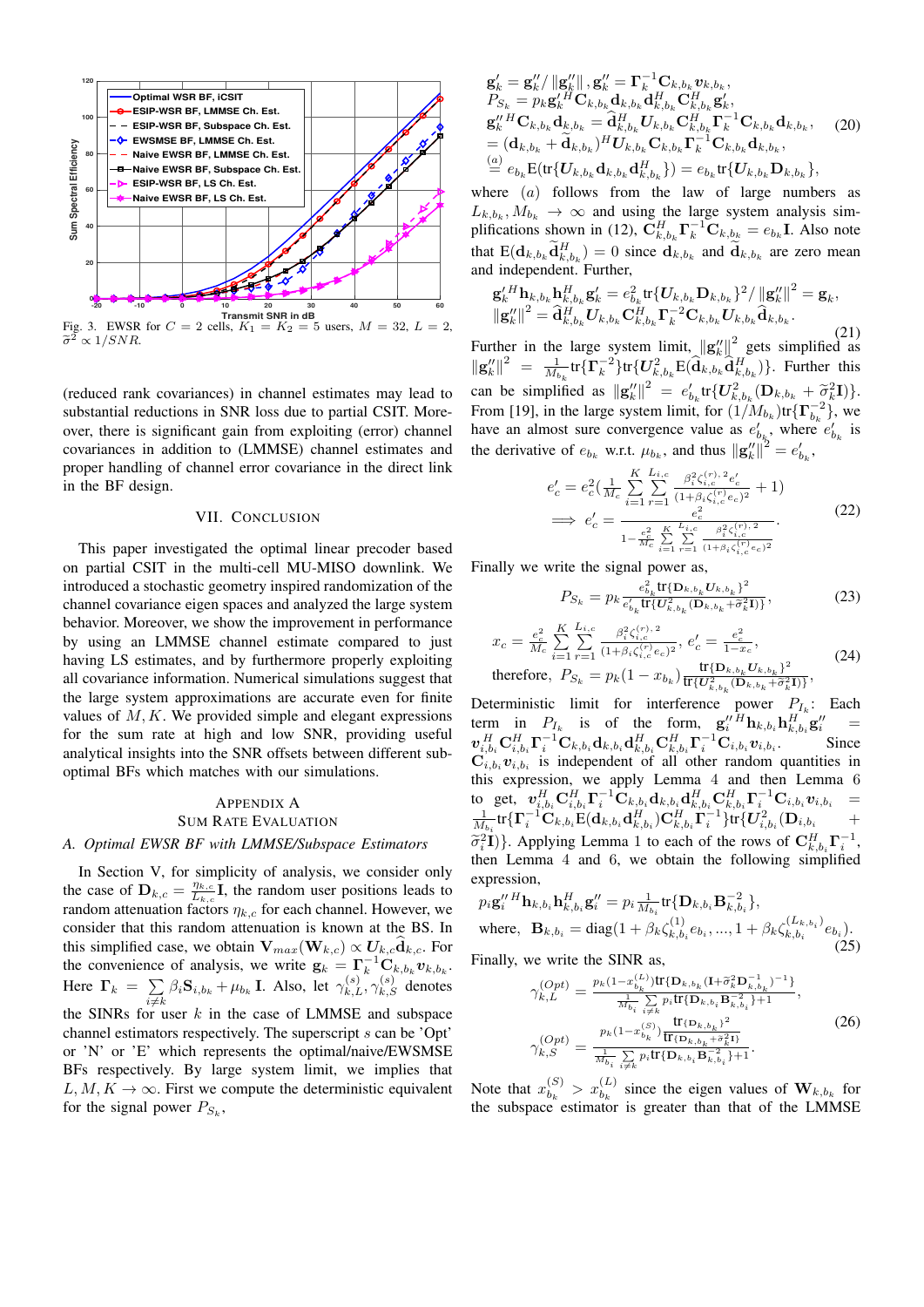channel estimator. This leads to a reduction in signal power for the subspace channel estimator case at low to mid SNR range (while the interference power remains approximately the same for both) which explains the sub-optimal performance of subspace channel estimators. Further considering the simplifications at high SNR, we observe that  $e_c$  increases with SNR since  $\mu_c$  converges to zero with high SNR and  $e_c \gg 1$ . So  $\beta_i \zeta_{i,c}^{(r)} e_c >> 1$ , thus we simplify,

$$
e_c = \left(\frac{1}{e_c} \sum_{i=1}^{K} \sum_{r=1}^{L_{i,c}} \frac{1}{M_c} + \mu_c\right)^{-1} \implies e_c = \frac{1 - \frac{\sum_{i=1}^{K} L_{i,c}}{M_c}}{\mu_c},
$$
  
\nSimilarly,  $x_{b_k} = \frac{1}{M_{b_k}} \sum_{i=1}^{K} L_{i,b_k} = x_{b_k}^{(S)} = x_{b_k}^{(L)}.$  (27)

Note that in the case when  $\frac{K\sum_{i}L_{i,c}}{M}\to 0, e_c\to \mu_c^{-1}$  or  $e_c\to$  $SNR^{-1}$ . Finally we show that at very high SNR, in the large antenna limit, all the interference powers converge to zero or in other words LMMSE or subspace estimator does ZF at high SNR. We also remark that depending on the large system regime and behaviour of channel estimation error with SNR, ESIP-WSR BF with LMMSE/Subspace channel estimator ZFs to either the interfering covariance subspaces or the actual channel estimates of the interfering users, which is left as a future work.

$$
\frac{1}{M_{b_i}} \text{tr} \{ \mathbf{D}_{k, b_i} \mathbf{B}_{k, b_i}^{-2} \} = \frac{1}{M_{b_i}} \left[ \sum_{r=1}^{L_{k, b_i}} \frac{\eta_{k, b_i}^{(r)}}{(1 + \beta_i \zeta_{k, b_i}^{(r)} e_{b_i})^2} \right], \tag{28}
$$

As  $\mu_c \to 0$ , it is clear from (28) that,  $\frac{1}{M_{b_i}}$  tr $\{ \mathbf{D}_{k,b_i} \mathbf{B}_{k,b_i}^{-2} \} \to 0$ , since each of the summation term becomes proportional to  $1/SNR$  or  $\frac{1}{M_{b_i}}$ tr $\{D_{k,b_i}B_{k,b_i}^{-2}\}\rightarrow \frac{K\sum_{i}L_{k,b_i}}{M}\frac{1}{SNR}$ . Finally we can write  $r_{\overline{k}}$  in the high SNR regime as below,

$$
p_i \mathbf{g}_i^H \mathbf{h}_{k, b_i} \mathbf{h}_{k, b_i}^H \mathbf{g}_i = 0, \ \overline{r}_{\overline{k}} = 1.
$$
 (29)

*B. Naive EWSR BF with LMMSE/Subspace Channel Estimators*

We denote superscript  $(N)$  to denote the SINRs for the case naive BFs (eg.  $\gamma_{k,L}^{(N)}$ ). Also,  $x_{b_k}^{(N_L)}$  $b_{k}^{(N_L)}, x_{b_K}^{(N_S)}$  $b_K^{(N_S)}$  represents  $x_{b_k}$ for the LMMSE and Subspace channel estimates respectively. We split  $h = h + h$  or  $d_U = d + d_U$ ,  $d_U = Ud$ ,  $d_U = (U I)d+Ud$  and refer to the received signal model (11). For naive BF, we redefine  $\Gamma_k = \sum$  $\sum_{i\neq k} \beta_i \mathbf{C}_{i,b_k} \boldsymbol{U}_{i,b_k} \widehat{\mathbf{d}}_{i,b_k} \boldsymbol{U}_{i,b_k} \widehat{\mathbf{d}}_{i,b_k}^H \mathbf{C}_{i,b_k}^H +$ 

 $\mu_{b_k}$  I. First we compute the signal power,

$$
P_{S_k} = p_k \mathbf{g}'_k{}^H \mathbf{C}_{k,b_k} \tilde{\mathbf{d}}_{U,k,b_k} \tilde{\mathbf{d}}_{U,k,b_k}^H \mathbf{C}_{k,b_k}^H \mathbf{g}'_k, \n\mathbf{g}''_k{}^H \mathbf{C}_{k,b_k} \tilde{\mathbf{d}}_{U,k,b_k} = \tilde{\mathbf{d}}_{k,b_k}^H \mathbf{U}_{k,b_k} \mathbf{C}_{k,b_k}^H \mathbf{\Gamma}_k^{-1} \mathbf{C}_{k,b_k} \mathbf{U}_{k,b_k} \tilde{\mathbf{d}}_{k,b_k}, \n= e_{b_k} \hat{\mathbf{d}}_{k,b_k}^H \mathbf{U}_{k,b_k}^2 \tilde{\mathbf{d}}_{k,b_k} = e_{b_k} \mathbf{E} (\text{tr} \{ \mathbf{U}_{k,b_k}^2 \hat{\mathbf{d}}_{k,b_k} \hat{\mathbf{d}}_{k,b_k}^H \}) = \n e_{b_k} \text{tr} \{ \mathbf{U}_{k,b_k}^2 (\mathbf{D}_{k,b_k} + \tilde{\sigma}_k^2 \mathbf{I}) \},
$$
\n(30)

Finally, we write the signal power as,

$$
P_{S_k} = p_k (1 - x_{b_k}^{(N_L)}) \text{tr} \{ U_{k,b_k}^2 (\mathbf{D}_{k,b_k} + \tilde{\sigma}_k^2 \mathbf{I}) \}.
$$
 (31)

Now consider the interference power  $P_{I_k}$ . First we consider the interference power due to the channel estimation error part of the direct channel for user k.

$$
\mathbf{g}_{k}^{\prime H} \mathbf{C}_{k,b_{k}} \widetilde{\mathbf{d}}_{U,k,b_{k}} \widetilde{\mathbf{d}}_{U,k,b_{k}}^H \mathbf{C}_{k,b_{k}}^H \mathbf{g}_{k}^{\prime} \xrightarrow[a.s]{M \to \infty} \n\mathbf{E}(\mathbf{g}_{k}^{\prime H} \mathbf{C}_{k,b_{k}} \widetilde{\mathbf{d}}_{U,k,b_{k}}^H \widetilde{\mathbf{d}}_{U,k,b_{k}}^H \mathbf{C}_{k,b_{k}}^H \mathbf{g}_{k}^{\prime}) \xrightarrow[a.s]{M \to \infty} \ne_{b_{k}}^{2} \text{tr} \{ \mathbf{U}_{k,b_{k}} (\mathbf{U}_{k,b_{k}} - \mathbf{I}) \mathbf{D} + \mathbf{U}_{k,b_{k}} \mathbf{U}_{k,b_{k}} \widetilde{\sigma}^2 \}^{2}.
$$
\n(32)

Therefore  $p_k \mathbf{g}_k^{\prime H} \mathbf{C}_{k,b_k} \tilde{\mathbf{d}}_{U,k,b_k} \tilde{\mathbf{d}}_{U,k,b_k}^H \mathbf{C}_{k,b_k}^H \mathbf{g}_k^{\prime} = p_k(1 - \mathbf{g}_k)$  $x_{h}^{(N_L)}$  $\sum_{b_k}^{(N_L)}$ )tr $\{U_{k,b_k}(U_{k,b_k}-\mathbf{I})\mathbf{D}+U_{k,b_k}U_{k,b_k}\tilde{\sigma}^2\}^2 = E_{I_k}$ . Expressions for the interfering powers due to rest of the user's channel remains of the same form as in the previous section for optimal EWSR BFs. Finally, we can write the SINR expressions for the optimal EWSR naive BFs with LMMSE and subspace channel estimator becomes,

$$
\gamma_{k,L}^{(N)} = \frac{p_k (1 - x_{b_k}^{(N_L)}) \text{tr}\{U_{k,b_k} (D_{k,b_k} + \tilde{\sigma}_k^2 I)\}}{\frac{1}{M_{b_i}} \sum\limits_{i \neq k} p_i \text{tr}\{D_{k,b_i} B_{k,b_i}^{-2}\} + \frac{E_{I_k}}{\text{tr}\{U_{k,b_k}^2 (D_{k,b_k} + \tilde{\sigma}^2 I)\}} + 1}.
$$
\n(33)

In (33), compared to the optimal EWSR estimators, the interference power got increased by the direct channel estimation error being moved to the interference part, which explains the degradation in performance.

## *C. EWSMSE BF with LMMSE/Subspace Channel Estimators*

We denote superscript  $(E)$  to denote the SINRs for the case of EWSMSE BFs (eg.  $\gamma_{k,L}^{(E)}$ ). Also,  $x_{b_k}^{(E_L)}$  $\binom{(E_L)}{b_k}, x_{b_K}^{(E_S)}$  $b_K^{(ES)}$  represents  $x_{b_k}$ for the respective channel estimates. For the EWSMSE BFs, since we consider the desired user channel estimation error as part of the interference terms, the signal model remains same as in (11). We need to redefine  $\Gamma_k = \sum$  $\sum\limits_{i \neq k}\beta_i \mathbf{C}_{i,b_k}\mathbf{W}_{i,b_k}\mathbf{C}_{i,b_k}^H+$  $\alpha_k \mathbf{C}_{i,b_k} \mathbf{D}_{i,b_k} \mathbf{C}_{i,b_k}^H + \mu_{b_k} \mathbf{I}$ . The large system analysis will have

similar expression as for the naive BFs. However, since we take into account the error covariance information also into the BF optimization,  $x_{b_k}^{(E_L)}$  $\binom{(E_L)}{b_k}, x_{b_k}^{(E_S)}$  $b_k^{(ES)}$  will be different for EWSMSE compared to the naive BF due to the change in the eigen value matrix  $\mathbf{\Lambda}_{k,b_i}$ .

## *D. Optimal EWSR BF with LS only Channel Estimate*

For LS only estimation, optimizing  $EWSR(g)$  leads to the following generalized eigen value problem,

$$
\nu_k \left( \sum_{i \neq k} \mathbf{S}_{i,b_k} + \mu_{b_k} \mathbf{I} \right) \mathbf{g}_k = \left( \widehat{\mathbf{h}}_{k,b_k,LS} \widehat{\mathbf{h}}_{k,b_k,LS}^H + \widetilde{\sigma}_k^2 \mathbf{I} \right) \mathbf{g}_k,
$$
\n
$$
\widehat{\mathbf{h}}_{k,b_k,LS} \widehat{\mathbf{h}}_{k,b_k,LS}^H \mathbf{g}_k = \nu_k \left( \sum_{i \neq k} \mathbf{S}_{i,b_k} + (\mu_{b_k} - \frac{\widetilde{\sigma}_k^2}{\nu_k}) \mathbf{I} \right) \mathbf{g}_k.
$$

where  $\mathbf{S}_{i,b_k} = \widehat{\mathbf{h}}_{i,b_k,LS} \widehat{\mathbf{h}}_{i,b_k,LS}^H + \widetilde{\sigma}_i^2 \mathbf{I}$  here. This leads to  $\mathbf{g}_k \propto \widehat{\mathbf{h}}_{i,k}$  $(\sum)$  $\sum_{i \neq k}$ **S**<sub>i,b<sub>k</sub></sub> + ( $\mu_{b_k} - \frac{\tilde{\sigma}_k^2}{\nu_k}$ )**I**)<sup>-1</sup>**h**<sub>k,b<sub>k</sub>,*LS*. To find  $\nu_k$ , we multiply</sub> by  $\mathbf{g}_k$  on both sides of (34) and obtain  $\nu_k$ ,

$$
\mathbf{g}_{k}^{H}\widehat{\mathbf{h}}_{k,b_{k},LS}\widehat{\mathbf{h}}_{k,b_{k},LS}^{H}\mathbf{g}_{k} = \nu_{k}\mathbf{g}_{k}^{H}\left(\sum_{i\neq k}\mathbf{S}_{i,b_{k}}+(\mu_{b_{k}}-\frac{\widetilde{\sigma}_{k}^{2}}{\nu_{k}})\mathbf{I}\right)\mathbf{g}_{k},
$$
  
So,  $\nu_{k} = \widehat{\mathbf{h}}_{k,b_{k},LS}^{H}\left(\sum_{i\neq k}\mathbf{S}_{i,b_{k}}+(\mu_{b_{k}}-\frac{\widetilde{\sigma}_{k}^{2}}{\nu_{k}})\mathbf{I}\right)^{-1}\widehat{\mathbf{h}}_{k,b_{k},LS}$  (35)

First we compute the deterministic equivalent for  $\nu_k$ . We define  $\Gamma_k$  =  $\sum$  $\sum_{i \neq k} \mathbf{S}_{i,b_k} + (\mu_{b_k} - \frac{\tilde{\sigma}_k^2}{\nu_k})\mathbf{I}$ . In the large system limit,  $\nu_k \xrightarrow[a.s]{M \to \infty} E(tr{\{\hat{\mathbf{h}}_{k,b_k,LS}^H\mathbf{\Gamma}_k^{-1}\hat{\mathbf{h}}_{k,b_k,LS}\}})$  =